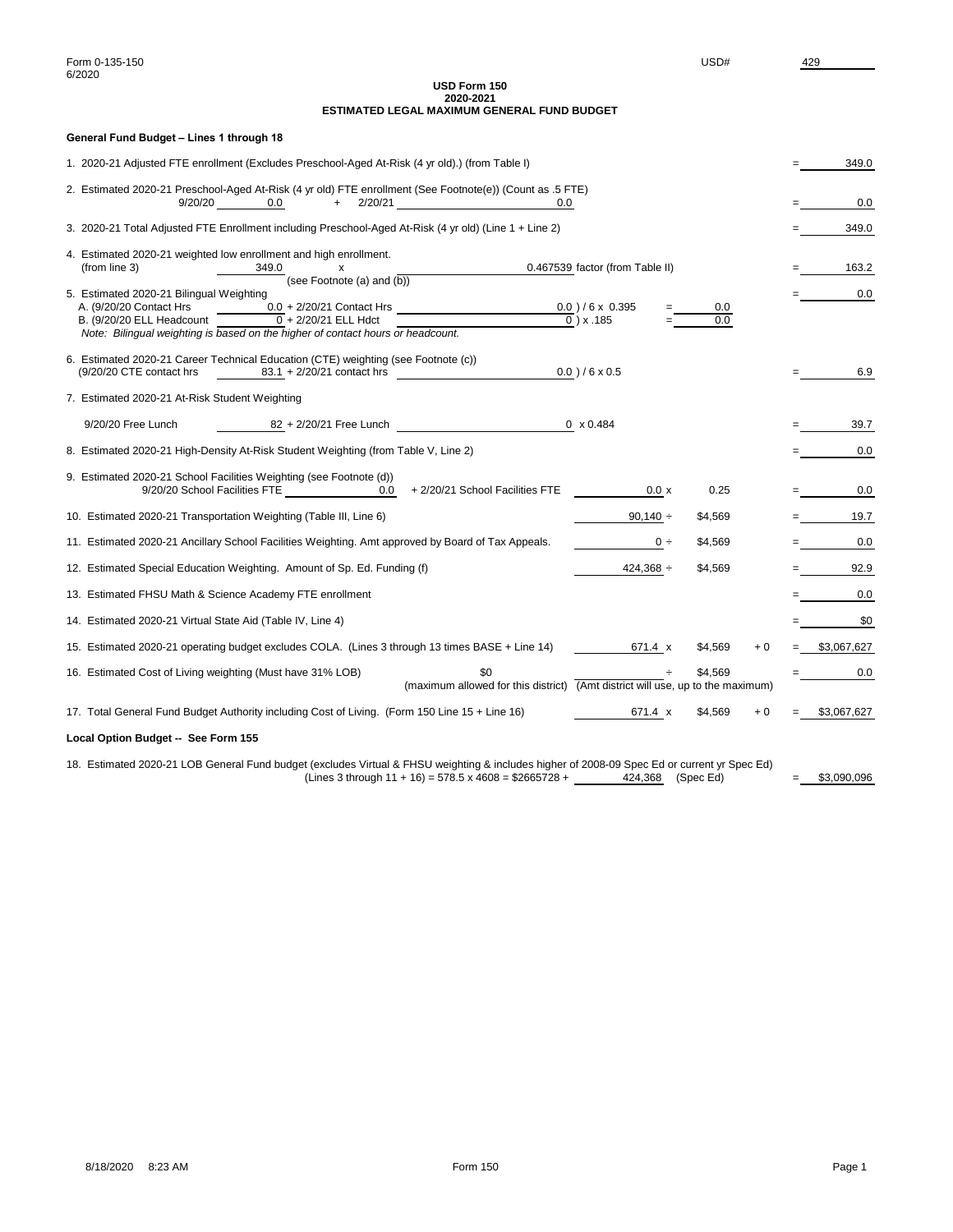| TABLE I - KSA 72-5132<br>1. Does the district qualify for the 3 yr Average?                                                                                                                                                                     | ΝO                     | USD#                                                                     | 429 |                      |
|-------------------------------------------------------------------------------------------------------------------------------------------------------------------------------------------------------------------------------------------------|------------------------|--------------------------------------------------------------------------|-----|----------------------|
| 2. 9/20/17 Audited FTE enrollment (excludes Preschool-Aged At-Risk (4 yr old) and Virtual)                                                                                                                                                      |                        |                                                                          |     | 336.0                |
| 3. 2/20/18 Audited FTE of new students of military families, not enrolled on 9/20/17.                                                                                                                                                           |                        |                                                                          |     |                      |
| (Excludes Preschool-Aged At-Risk (4 yr old)) (Must be at least 25 FTE or 1% of Line 2.<br>If it doesn't meet criteria then calculates zero.)                                                                                                    |                        | 0.0                                                                      |     | 0.0                  |
| 4. 9/20/18 Audited FTE enrollment (excludes Preschool-Aged At-Risk (4 yr old) and Virtual)                                                                                                                                                      |                        |                                                                          |     | 349.0                |
| 5. Estimated 2/20/19 Audited FTE of new students of military families, not enrolled on 9/20/18.<br>(Excludes Preschool-Aged At-Risk (4 yr old)) (Must be at least 25 FTE or 1% of Line 4.<br>If it doesn't meet criteria then calculates zero.) |                        | 0.0                                                                      |     | 0.0                  |
| 6. 9/20/19 Audited FTE enrollment (excludes Preschool-Aged At-Risk (4 yr old) and Virtual)                                                                                                                                                      |                        |                                                                          |     | 337.4                |
| 7. 2/20/20 Audited FTE of new students of military families, not enrolled on 9/20/19.<br>(Excludes Preschool-Aged At-Risk (4 yr old)) (Must be at least 25 FTE or 1% of Line 6.<br>If it doesn't meet criteria then calculates zero.)           |                        | $0.0\,$                                                                  |     | 0.0                  |
|                                                                                                                                                                                                                                                 |                        |                                                                          |     |                      |
| 8. Sept. 20, 2017, FTE enrollment plus 2/20/18 FTE (Excludes Preschool-Aged At-Risk (4 yr old) and virtual.)                                                                                                                                    |                        |                                                                          |     | 336.0                |
| 9. Sept. 20, 2018, FTE enrollment plus 2/20/19 FTE (Excludes Preschool-Aged At-Risk (4 yr old) and virtual.)                                                                                                                                    |                        |                                                                          |     | 349.0                |
| 10. Sept. 20, 2019, FTE enrollment plus 2/20/20 FTE (Excludes Preschool-Aged At-Risk (4 yr old) and virtual.)                                                                                                                                   |                        |                                                                          |     | 337.4                |
| 11. 3 YR AVG FTE*: (<br>336.0<br>349.0                                                                                                                                                                                                          |                        |                                                                          |     |                      |
| (line 9)<br>(line 8)<br>340.8<br>337.4<br>$)/3=$                                                                                                                                                                                                |                        |                                                                          |     | 0.0                  |
| (line 10)<br>(goes to line 11)<br>* Excludes Preschool-Aged At-Risk (4 yr old) and virtual; but includes 2/20 military students if they qualify for the Military Provision that year.                                                           |                        |                                                                          |     |                      |
| 12. 2020-21 FTE adjusted enrollment for budget purposes (higher of line 9, 10, or line 9, 10, or 11, if qualified for 3YR AVG).                                                                                                                 |                        |                                                                          |     | 349.0                |
| 13. Total FTE adjusted enrollment. (Goes to page 1, line 1)                                                                                                                                                                                     |                        |                                                                          |     | 349.0                |
| TABLE II - Low and High Enrollment Weighting (KSA 72-5149)                                                                                                                                                                                      |                        |                                                                          |     |                      |
| <b>Enrollment of District</b>                                                                                                                                                                                                                   | Factor                 |                                                                          |     |                      |
| $0 - 99.9$                                                                                                                                                                                                                                      | 1.014331               |                                                                          |     |                      |
| 100 - 299.9<br>$\{[7337 - 9.655 (E - 100)] \div 3642.4\} - 1$                                                                                                                                                                                   |                        |                                                                          |     |                      |
| 300 - 1,621.9<br>${5406 - 1.237500 (E - 300)} \div 3642.4$ -1                                                                                                                                                                                   |                        |                                                                          |     |                      |
| 1622 and over                                                                                                                                                                                                                                   | 0.03504                |                                                                          |     |                      |
| E is the Adjusted FTE Enrollment (from Page 1, line 3)                                                                                                                                                                                          |                        |                                                                          |     |                      |
| EXAMPLE: (FTE of 954.0)                                                                                                                                                                                                                         |                        |                                                                          |     |                      |
| {(5406 - 1.237500 (954.0 - 300)}÷3642.4}-1<br>{[5406 - 1.237500 (654.0)] - 3642.4}-1<br>{[5406 - 809.325]÷3642.4}-1<br>{4597.675÷3642.4} -1<br>1.261991-1<br>0.261991                                                                           |                        |                                                                          |     |                      |
| TABLE III - Transportation Weighting (KSA 72-5148)                                                                                                                                                                                              |                        |                                                                          |     |                      |
| 1. Area of district in square miles 9-20-2020.                                                                                                                                                                                                  |                        |                                                                          |     | 95.0                 |
| 2. All public pupils transported or for whom transportation is being made available 9-20-2020<br>who reside in the district 2.5 miles or more (Estimated)<br>83.0                                                                               | +<br>2-20-21           | 0.0                                                                      |     | 83.0                 |
| 3. Index of density = Line 2                                                                                                                                                                                                                    | 83.0 divided by Line 1 | 95.0                                                                     |     | 0.874                |
|                                                                                                                                                                                                                                                 |                        |                                                                          |     | \$990                |
| 4. Using index of density (Line 3), determine Per Capita Allowance.                                                                                                                                                                             |                        | Factor A [BASE Change]                                                   |     | 1.0970               |
|                                                                                                                                                                                                                                                 |                        | Factor B [Transported Students times Per Capita Allowance]               |     | \$82,170             |
|                                                                                                                                                                                                                                                 |                        | Factor C [Factor B times Constant]<br>Factor D [Factor C times Factor A] |     | \$82,170<br>\$90,140 |
| or 2016-17 Trans. State Aid<br>6. Take higher of 2020-21 Trans. State Aid<br>90,140                                                                                                                                                             |                        | 88,596 (to Line 10, Page 1)                                              |     | 90,140               |
| In no event shall the transportation weighting of the school district result in the portion of such school district's state foundation aid                                                                                                      |                        |                                                                          |     |                      |

In no event shall the transportation weighting of the school district result in the portion of such school district's state foundation aid<br>attributable to the transportation weighting being in excess of 110% of such school *immediately preceding school year.*

| <b>TABLE IV</b>                                                                                                                     | USD#    | 429 |        |
|-------------------------------------------------------------------------------------------------------------------------------------|---------|-----|--------|
| Virtual School State Aid (KSA 72-3715)                                                                                              |         |     |        |
|                                                                                                                                     |         |     |        |
| . Estimated 9/20/20 FTE enrollment for full-time students enrolled in virtual programs.<br>0.0 X                                    | \$5.000 |     |        |
| 2. Estimated 9/20/20 FTE enrollment for part-time students enrolled in virtual programs.<br>0.0<br>Form 150<br>8/18/2020<br>8:23 AM | \$1.700 |     | Page 2 |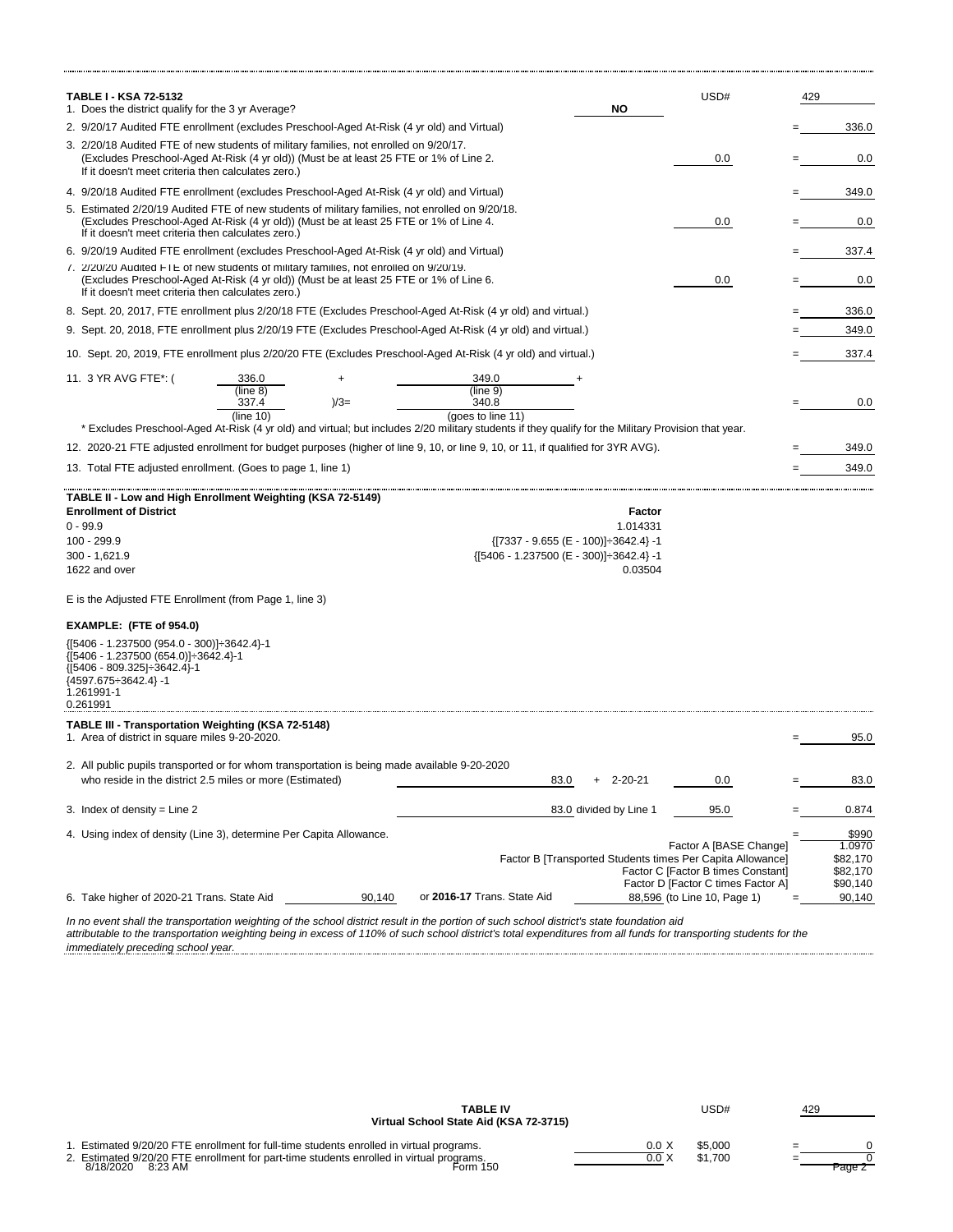| 3. Estimated Virtual Credits* (19 years and older).    | 0.00 X | \$709 |  |
|--------------------------------------------------------|--------|-------|--|
| 4. Estimated Virtual State Aid (Lines 1 plus 2 plus 3) |        |       |  |

\*No student shall be counted for more than 6 credits per year.

"Virtual School" means any school or educational program that: (1) Is offered for credit; (2) uses distance-learning technologies which predominately use internet-based methods to deliver instruction; (3) involves instruction that occurs asynchronously with the teacher and pupil in separate locations; (4) requires the pupil to make academic progress toward the next grade level and matriculation from kindergarten through high school graduation; (5) requires the pupil to demonstrate competence in subject matter for each class or subject in which the pupil is enrolled as part of the virtual school; and (6) requires age-appropriate pupils to complete state assessment tests.

|                                                                                                                                                                                                                                                                                                                                                             | <b>TABLE V</b>                                                                                                                                                                                                                                                                      | USD#              | 429 |         |
|-------------------------------------------------------------------------------------------------------------------------------------------------------------------------------------------------------------------------------------------------------------------------------------------------------------------------------------------------------------|-------------------------------------------------------------------------------------------------------------------------------------------------------------------------------------------------------------------------------------------------------------------------------------|-------------------|-----|---------|
|                                                                                                                                                                                                                                                                                                                                                             | High At-Risk Weighting Calculation (KSA 72-5151)                                                                                                                                                                                                                                    |                   |     |         |
| 1. Estimated 2020-21 Free Lunch Percentage (1B divided by 1A)<br>A. $9/20/20 + 2/20/21$ Headcount (from Open page)<br>B. 9/20/20 + 2/20/21 Free Lunch Headcount (from Open page)                                                                                                                                                                            |                                                                                                                                                                                                                                                                                     |                   |     | 23.16 % |
| 2. Estimated 2020-21 High-Density At-Risk Student Weighting (higher of 2A or 2B) (goes to Page 1, Line 8)<br>A. USD Level (i or ii)<br>i. High-Density At-Risk $>= 50\%$ (1B times 10.5%)<br>ii. High-Density At-Risk $>= 35\%$ and $< 50\%$ (1B times (#1 minus 35%) times .7)<br>B. SCHOOL Level *** Enter building enrollment on HD-AR BLDG worksheet*** |                                                                                                                                                                                                                                                                                     | 0.0<br>0.0<br>0.0 |     | 0.0     |
| Page 1 Footnotes:                                                                                                                                                                                                                                                                                                                                           |                                                                                                                                                                                                                                                                                     |                   |     |         |
| clock hours<br>$0.0 \div 6 \times 0.395 =$                                                                                                                                                                                                                                                                                                                  | (a) Weighted FTE enrollment is computed by taking the total clock hours of bilingual students who are enrolled and attending in an<br>approved bilingual class on 9-20-2020 and dividing by 6 (cannot exceed 6 hours for an individual student). Total<br>0.0000 (Record on Line 5) |                   |     |         |
| (b) FTE is computed by taking the total headcount of bilingual students who are enrolled and attending in an<br>approved bilingual class on 9-20-2020 and multiplying by factor of 0.185. Total<br>headcount<br>$0 \times 0.185 =$                                                                                                                          | 0.0000 (Record on Line 5)                                                                                                                                                                                                                                                           |                   |     |         |

(c) FTE is computed by taking the total clock hours of career and technical education students who are enrolled and attending<br>in an approved vocational class on 9-20-2020 and dividing by 6 (cannot exceed 6 hours for an in

(d) In order to access new facilities weighting, a USD must have adopted at least a 25% LOB. Only eligible to schools that passed a bond election prior to **July 1, 2015** and bond money was used for construction of new facilities or new schools that were built primarily with federal funds on a military reservation located on USD 207 and USD 475.

(e) Preschool-Aged At-Risk (4 yr old) students are counted as .5 FTE. USD must be approved by the Kansas State Department of Education.

(f) Comes from form 118 (line 20).

*(NOTE: If September 20 falls on a weekend, the following Monday will be the official count date.)*